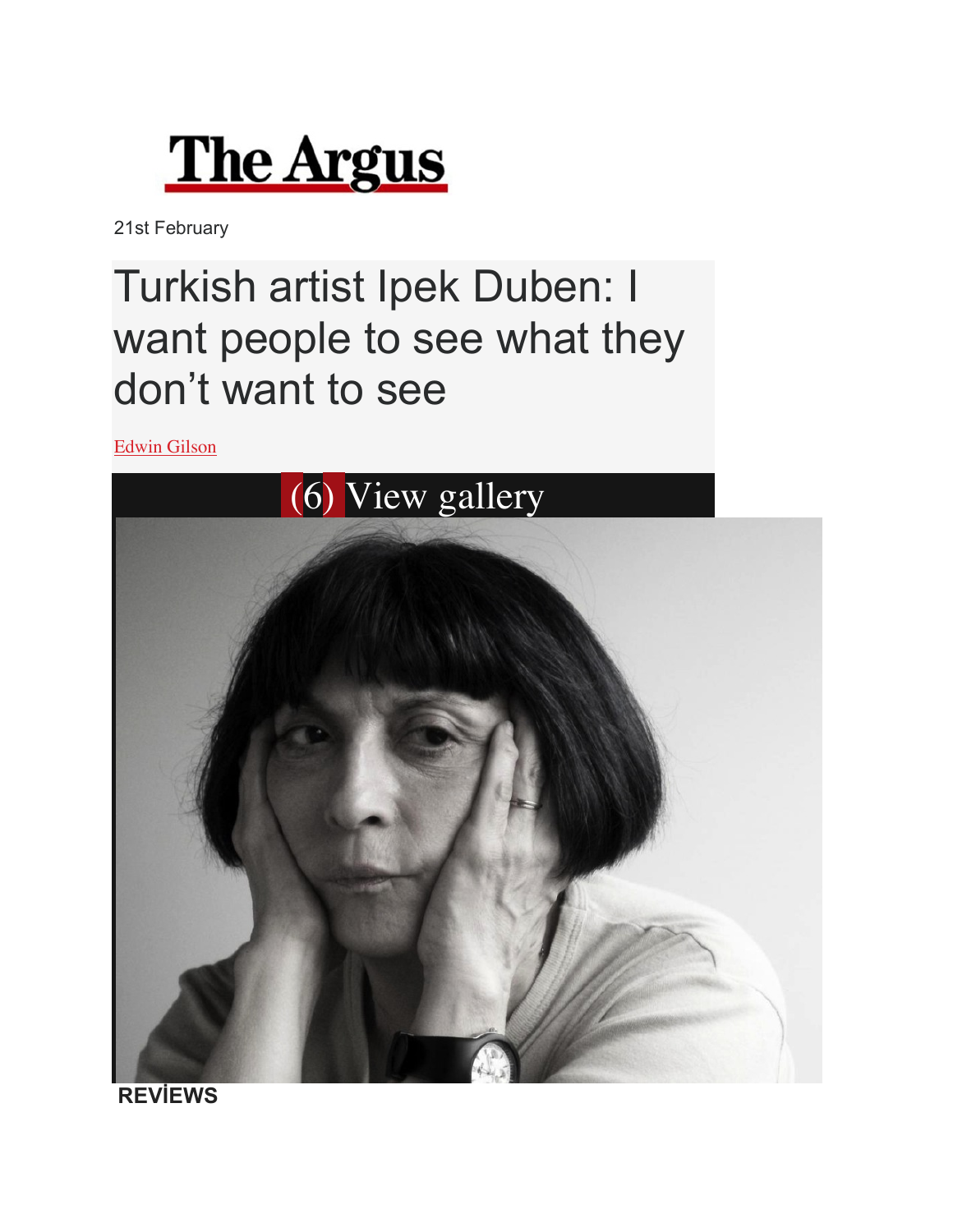FABRICA at BRIGHTON 9April-29May 2017

http://www.studiointernational.com/index.php/ipek-duben-video-interview-they-onlar http://www.aestheticamagazine.com/spatial-linguistics/ http://ambitmagazine.co.uk/reviews/ipen-duben-they-onlar-at-fabrica-gallery-brighton https://www.a-n.co.uk/news/now-showing-191-weeks-top-exhibitions http://www.vivabrighton.com/viva-brighton http://thisistomorrow.info

I SOMETIMES wonder why I'm doing art when everyone is eating everyone else" says Ipek Duben. It's a hyperbolic, rhetorical question from a socially conscious artist concerned about her role in a precarious world.

While her quote might suggest an element of doubt in her creative endeavours, though, it can hardly be said that Duben is immobilised by anxious selfexamination. The opposite is true, in fact – Duben is using art to explore and present social issues in her homeland

Her multi-screen installation They/Onlar, showing at Fabrica gallery in the weeks before and throughout **Brighton Festival**, focuses on marginalised and discriminated minorities in Turkey, from ethnic and religious groups such as Kurds, Armenians and Jews, to the LGBT community and women subjected to domestic violence.

She calls such people the "other's other", working on the premise that Turkish people are already classed as "the other" in the collective mind of the Western world. Duben worked hard to win the trust of such minorities before interviewing them. Their stories will be told via hanging screens and sound hubs at Fabrica in the UK premiere of the installation.

"I was very aware of the geographical specificity of the project," says Duben. "Why should anybody here care how a Jew in Turkey feels, or an Armenian, or a Kurd? But the point is that discrimination is so widespread it's like everybody is against everybody else. People in the West have had to realise they need to go beyond just cursing these people or killing them. Not everybody is a terrorist.

"I share Westerner's views towards Islamic terrorists. I hate them. I can't stand the Sharia Law. There are a lot of people that feel like that." On the week after the Brighton Festival launch, and guest director Kate Tempest's rallying call for empathy through the arts, They/Onlar feels highly pertinent.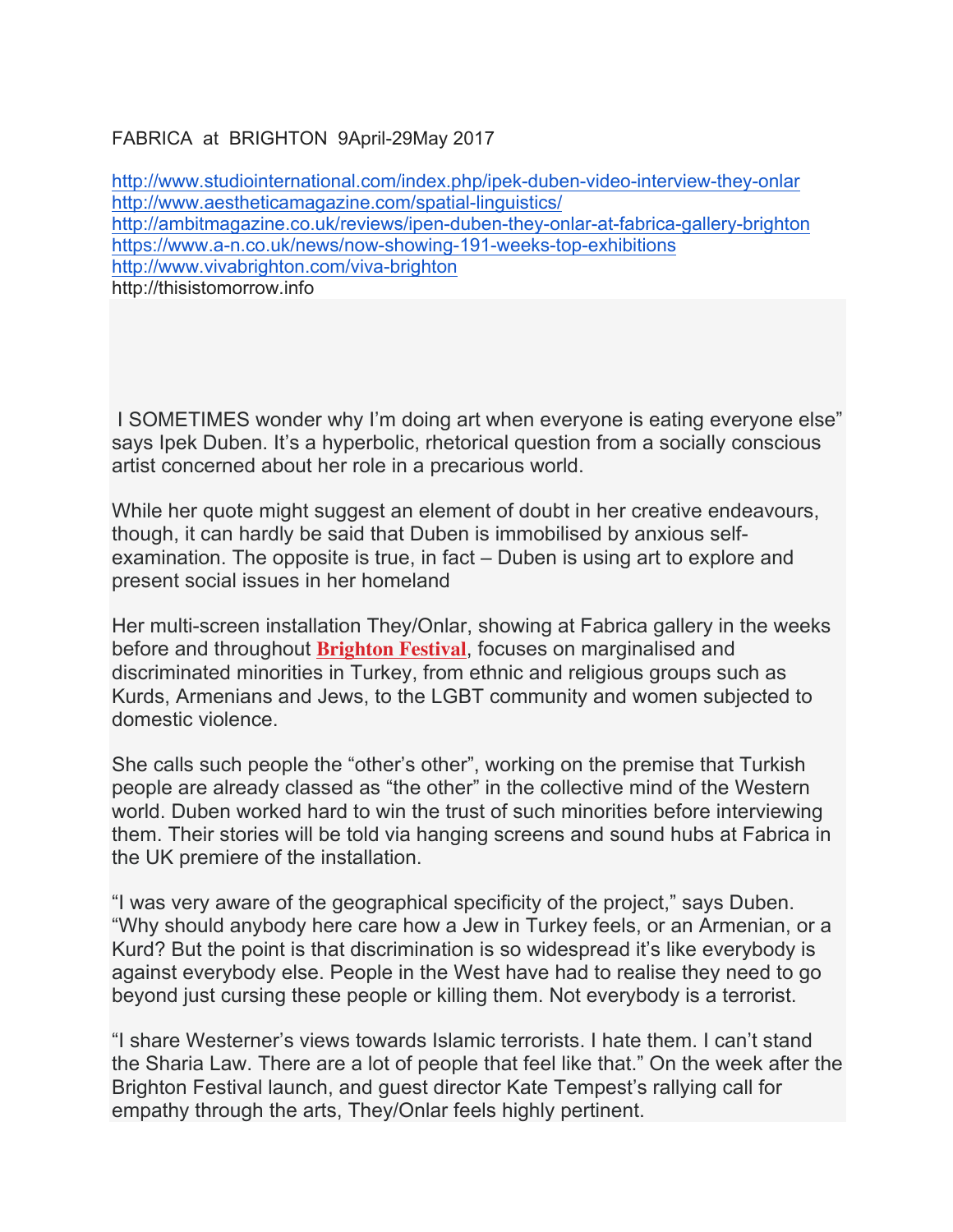Not to mention the fact that deep schisms in the UK and America were highlighted in such dramatic fashion last year, leaving many people to feel estranged among their compatriots. But, even with the best of intentions and an open mind, can Brighton audiences truly tap into the kind of marginalisation that Duben's subjects speak of?

The artist says that visitors to Fabrica will be "horrified to hear some of the stories of suppressed women and gay men" [to name just two victimised groups].

"That's a very good question and has been my concern all along. It depends on how universalistic people are here. I think it will create conflict in their mind. They would think of me as a Muslim, whatever that means. Duben, however, refuses to be identified as a Muslim artist or a female artist. "I am an artist, simply" she says.

The thematic narrative of the exhibition revolves around the idea of a "good citizen" in Turkey, a term coined by the marginalised – and particularly one Armenian man Duben spoke to – to describe the state's notion of an exemplary Turkish person.

"The dominant ideology belongs to the Sunni men," says the artist, referring to the majority denomination of Islam. Everyone else is discriminated against – some overtly, some covertly. The discrimination doesn't go away. That's true for Kurds and Armenians and Jews and so on – they lost their identity and, in a way, they disappear."

As Duben talks about these people, it becomes more and more understandable why they might have reservations about giving themselves – and their stories – over to an unknown presence with a video camera [hence the concealment of their faces]. Duben had to tread a fine line between subtly earning her subjects' trust and being bold enough to ask them personal, probing questions.

"It wasn't easy because people don't necessarily want to talk about histories and tragedies. Getting any gay person to come and talk to me was near impossible, for instance. I had a very hard time finding these people but I had to be direct. I went to meetings between certain groups, and I would tap on shoulders and ask people if they would like to participate in my project."

While she was able to persuade a sizeable selection of people to talk in front of the camera, there was one minority group that is absent from Duben's work. "There are no Greek-Turkish citizens in my piece because not one of them would participate. They must have come to an agreement among themselves that they were not participating in any Turkish project. That's the one group I'm missing."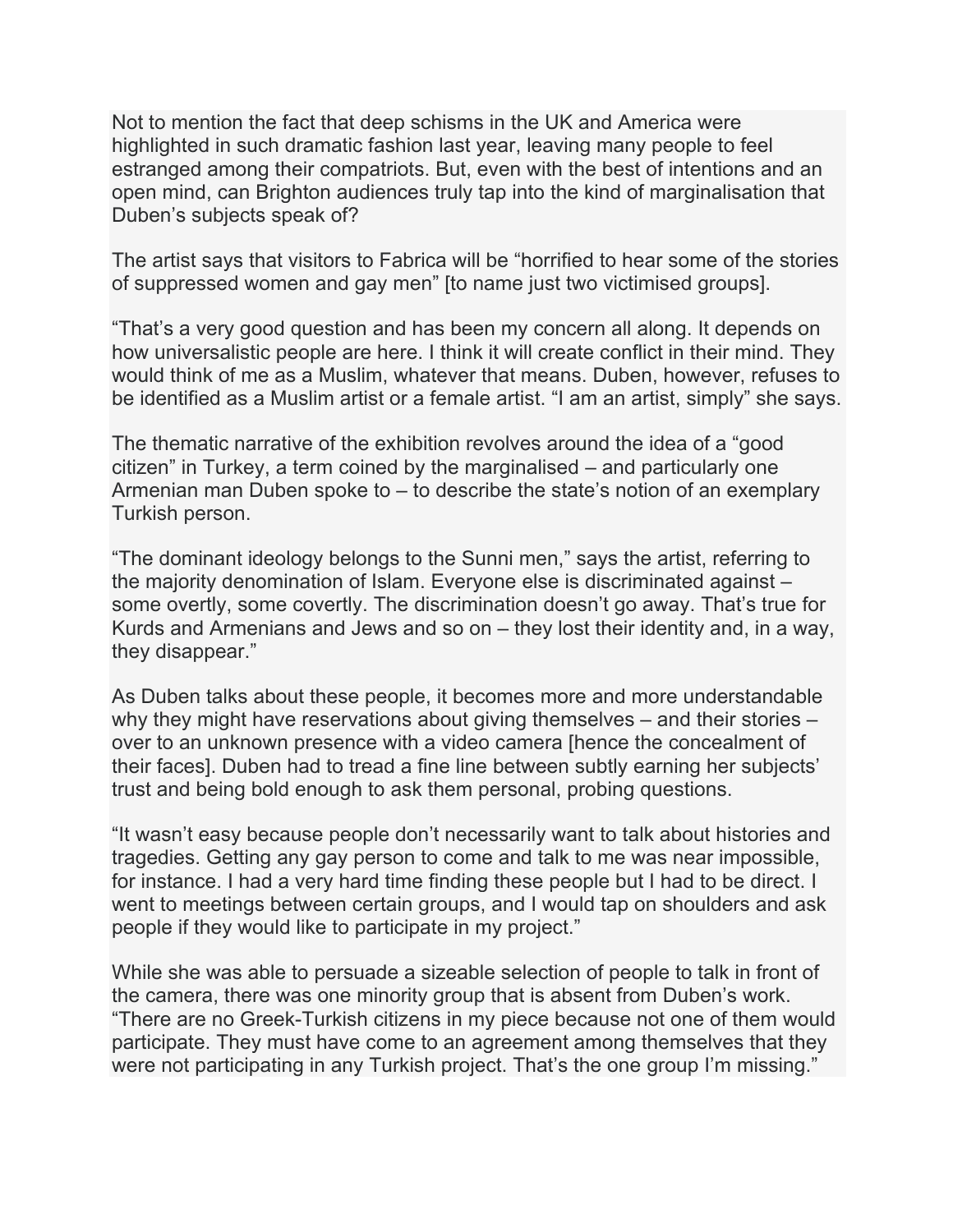In a previous project, under the self-explanatory yet complex title What is a Turk?, Duben attempted to unpack the Western definition of "The Turk". She claims this characterisation has been prevalent in Western society for 500 years.

"I think my next project should be be Turks looking at the West – to see what they think about it," she says, with a laugh, but it does seem the logical next step in her exploration of Turkish identity and the way it is interpreted around the world.

The artist is keen to stress that Turkish society is always changing ["you never know where you are"] and that there are more options available to women, for example, than ever before. She tells an anecdote from her childhood which illustrates both the cohabitation and segregation between Turkish-born people and minority groups.

"I went to school with Armenians and Jews and Italians and so on. I was in elementary school, walking on the street one day, when I heard to guys talking in a different language. At the time, the government was posting statements all over, like "Citizens – Speak Turkish". I was only a kid at the time, so I turned around to these two guys and said "speak Turkish". Years later I realised they were Kurdish workers. At that age I didn't even know they were Turkish citizens."

Duben says she "never felt discrimination" in her 26 years living in America – "for being Muslim or a woman. But that was probably because I was a 'good citizen', I was very modernised and Westernised.

"My husband is Jewish and American and it made me realise that I come from a majority culture. The American Jews are a permanent minority. They carry that consciousness with them." The artist's move back to Turkey has made her all the more aware of fundamental injustices and ideological differences between her homeland and the rest of Europe.

"It has been 40 years since Turkey applied for EU membership. In the last 15 years Turkish economy has exploded, way above that of Romania and Hungary, who joined the EU. "It has become crystal clear to the Turkish people that they would not be allowed entry to the EU because of religious differences and that the EU is a Christian club. There is no other reason in my mind for the exclusionary attitude of the West."

Duben may be deeply worried about a number of global issues at the moment, most pressingly those of her own home country, but her work helps us to archive a greater understanding of the world we live in. It won't be comfortable viewing, but it will certainly leave a deep impression.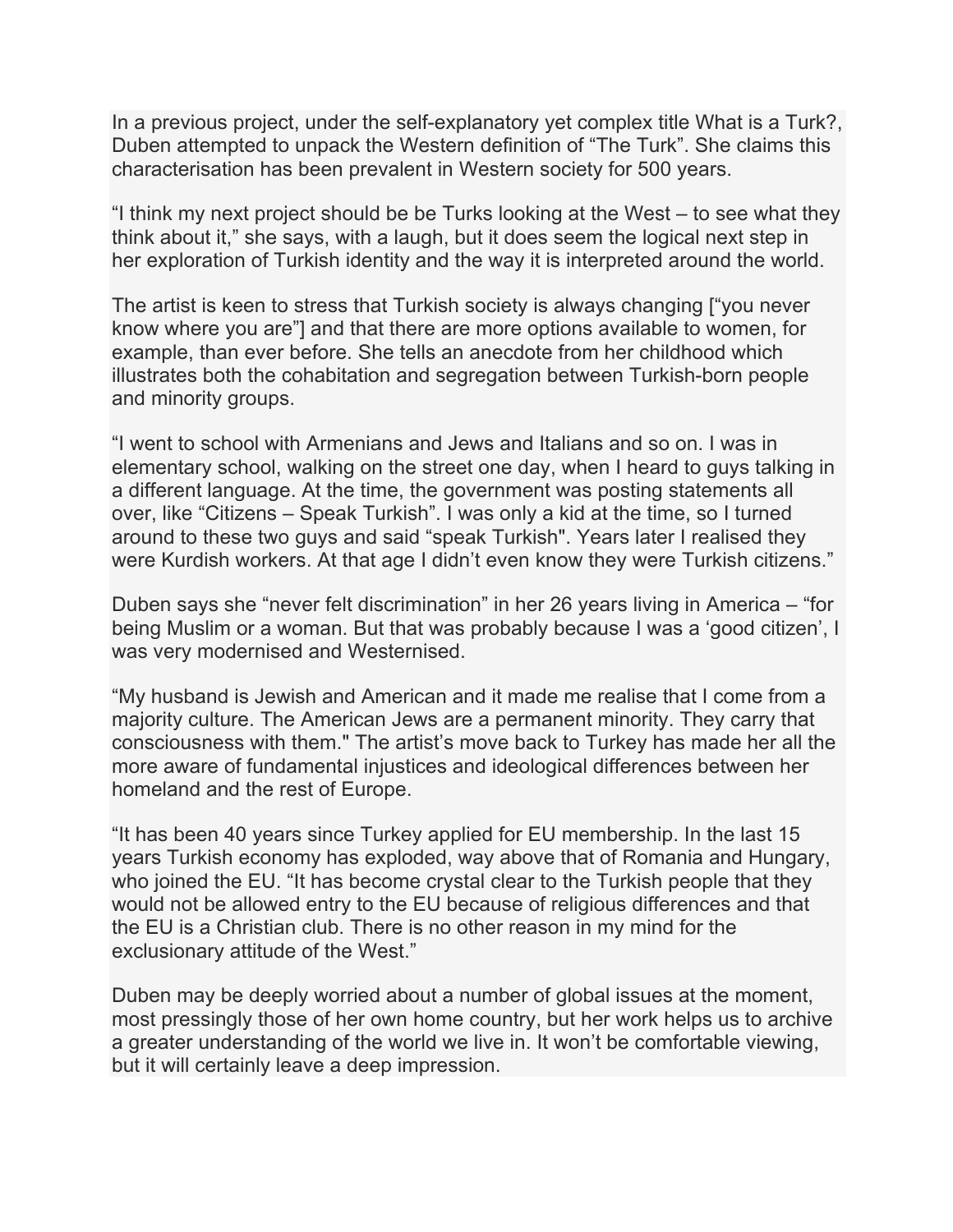If Duben herself says she was "very affected by what I learnt" from her subjects, the work will surely resonate with a wider audience. "I want the audience immerse themselves fully – to see something they don't want to see and don't want to know about."

#### **They/Onlar is showing at Fabrica gallery in Brighton from April 8 – May 29**

#### **Peter James Field** The Brighten Post

At the opposite end of the gallery, away from the individual screens, the installation is crowned with a triptych wall playing shorter clips from 19 of the interviewees. Here their stories join, with phrases carefully edited together to emphasise similarities and differences, encouraging unplanned dialogue between these fellow citizens which suggests, ultimately, the potential for unity. It's a striking display, mostly well suited to the cool, roomy atmospherics of Fabrica – though we did feel that some of the more softly spoken testimony risked being lost above the reflected noise of the other speakers.

**Peter James Field** The Brighten Post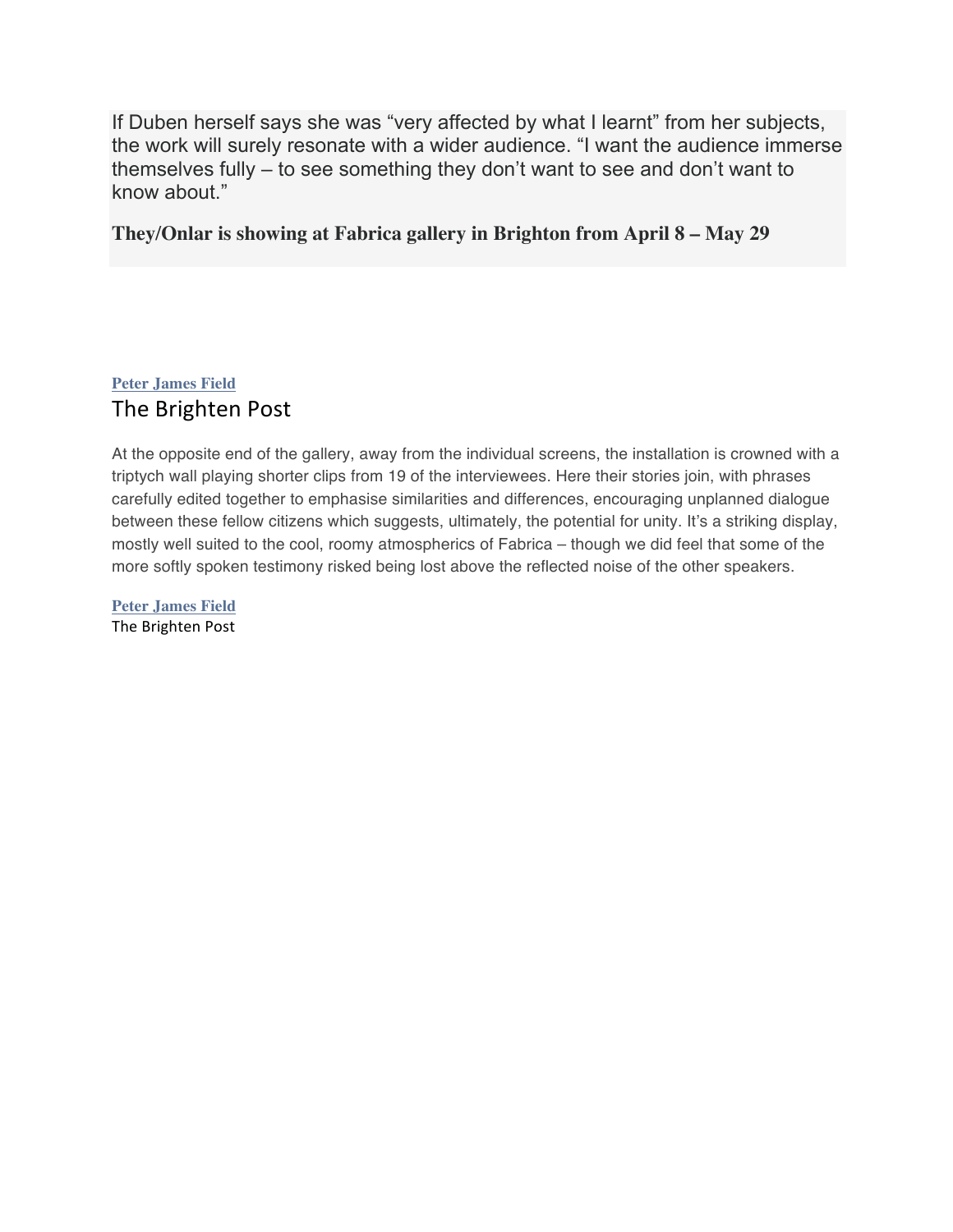## **İpek Duben: They/Onlar**

#### **Fabrica** Brighton 8 April to 29 May

İpek Duben is surely the Grande Dame of the Turkish art World: a feminist activist artist of 75 who is still producing provocative work in a career spanning four decades. Showing all over the world, formerly as a painter, always a writer, her practice today involves artists' books, video and installation. Highly articulate, she recounts Turkish history in a measured tone that gradually divulges an impassioned critique, not only of former bloody purges leading up to the current oppressive regime of President Erdoğan, but also of the left opposition: ' He did not gain, we lost … we have to look at ourselves.' This is the question raised by the exhibition ' They/Onlar': to examine the dilemma of Turkish cultural identity from the inside.

The outside image of the Turk has long been manipulated in western literature as the perfect puppet of the other – from Shakespear to Rudyard Kipling to the EU's stooge – but Turkey has its own 'others' and the internal divisions between its multi-ethnic cultures are equally discriminatory. Alevis are banned, Kurdish songs are forbidden, LGBT people are hounded, patriarchy and populism rule. Despite public opposition to hosting three million Syrian refugees, Erdoğan has 60% support for his domestic polices. Whereas Duben's last work considered what it is to be Turkish from her own perspective, in this installation victims of religious, ethnic or gender persecution have been invited by Duben to recount their experiences to the spectator, with the hope of inviting us 'to examine ourselves in our context, to listen, to understand to be generous rather than threatened by the Other'.

Fabrica, as a non-conformist chapel converted into a contemporary art space, seems the ideal setting for orientalist introspection. Lofty ceilings and stained-glass windows echo the crusading evangelism of Islamophobia. In haughty defiance, six framed videos are artfully posed in the dark space. Free-standing, larger than life-size portraits of divers Turkish subjects recount their lives and problems to the camera which is focused on the whole body. Each discourse, in Turkish with English audio translation embedded in the work and edited in a seamless stream, is whispered as in therapeutic confession with ethnographic documentaries, any sign of the interlocutor is absent. At one end of the space is a low round table stood facing a triptych of three interchanging frames with clips of 19 individual stories. Duben describes the installation as a sound and light piece inviting a sense of dialogue around the global issues of migration, dislocation and identity.

Does an art context communicate a different message to that of documentary distribution? This is the challenge for artists working across media who call for a selfreflexive approach to the power relations involved in representations of the other. Besides the familiar visual self-othering in photography, artists such as Bouchra Khalili (ReviewsAM386), Kutlug Ataman, Suzanne Lacy (AM401), Amar Kanwar, Nishat Awan (AM402), Mohini Chandra and Anthony Luvera have also asked the voiceless to tell their own stories through audio visual portraiture. Intriguing, therefore, is Duben's denial of this work as 'documentary'. There exists a clear overlap between art and documentary in much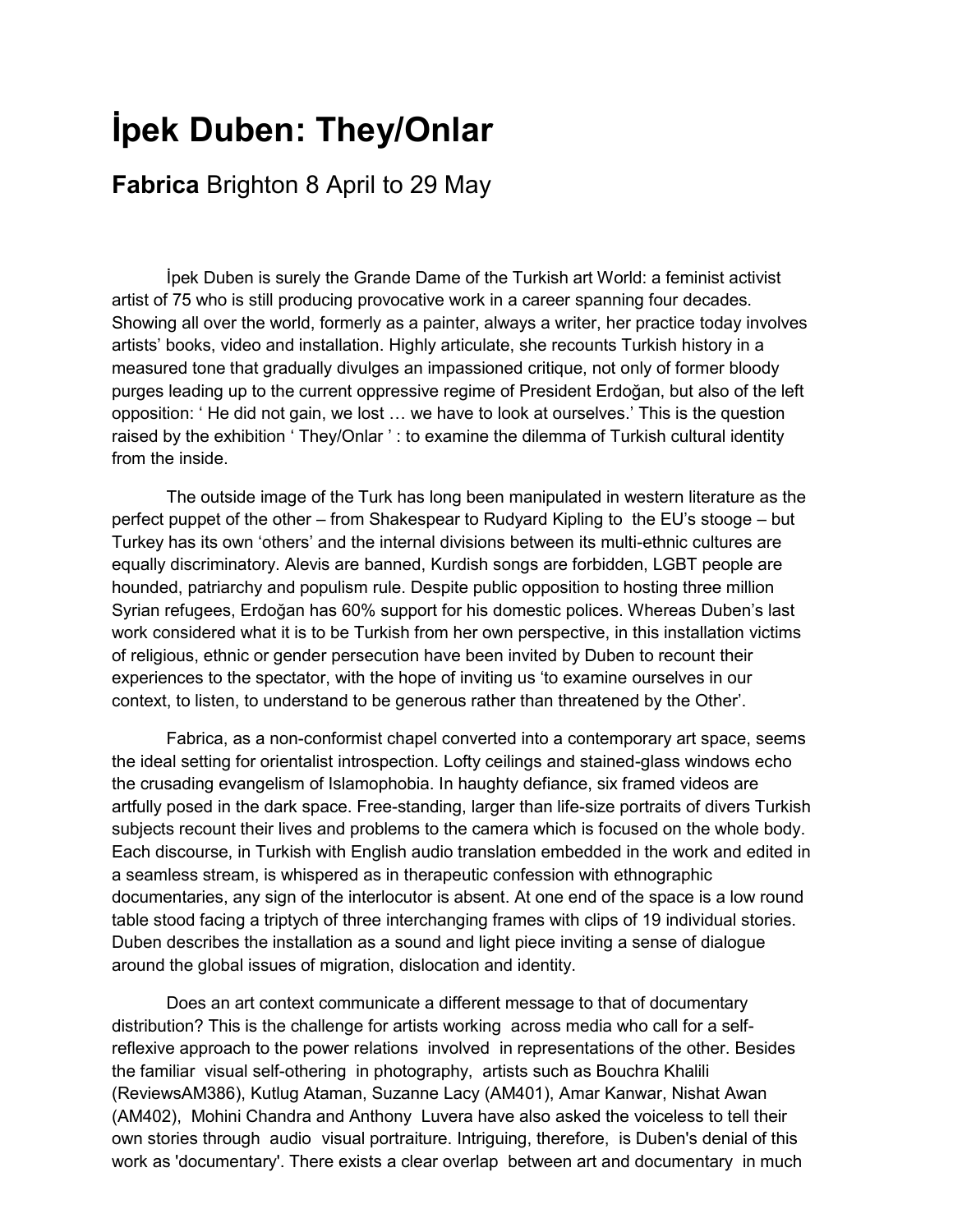(ReviewsAM386), Kutlug Ataman, Suzanne Lacy (AM401), Amar Kanwar, Nishat Awan (AM402), Mohini Chandra and Anthony Luvera have also asked the voiceless to tell their own stories through audio- visual portraiture. Intriguing, therefore, is Duben's denial of this work as 'documentary'. There exists a clear overlap between art and documentary in much contemporary practice ever since their dangerous liaison began with the 'ethnographic turn' described by Hal Foster in 1996.

The age-old issue within artwork of a documentary leaning has been identical to that of mainstream anthropology: opposing objective to subjective accounts. In the former, the eye is a spying eye of surveillance, dutifully detached and constructed by Renaissance perspective to place man at the centre of the universe. It foreshadows Michel Foucault's 'eminence grise' of the gaze as instrument of knowledge and control. With Cubism and Surrealism as models for a multiplicity of perspectives, ocular authority is shattered by a fragmented vision corresponding to the political crises of their time. Such a leap opened the door to the 'mind's eye', the vision of which was introspective and reflexive, awake to its subjective influence on the 'objective'.

Duben's installation manifests a reflection on such shifts. Cool, minimal and apparently objective, it is based on an observational aesthetic. Each of the six portraits delivers a subjective rant made up of stories of pain and frustration, strangely recounted with detached poise. This is far from the dramatic and dialectical montage of ethnographic filmmaker Jean Rouch. It is closer to the earliertradition of observational cinema, influenced by the neorealism of Italian cinema, that inspired David MacDougall's documentary use of deep focus to reveal the authentic through critical reasoning. Duben's method is similarly unspectacular. The presentation is not so much about 'showing' as about 'telling', the tales told avoid a linear narrative by their informal disposition in space and the lack of any authorial voice-over.

 Polyphonic voices are embodied through strongly individual poses.They propose a corporeal encounter between subject and spectator who finds herself listening, partly as an eavesdropper, partly asa voyeur, perhaps as an ethnographer, although she remains an observer rather than a participant. Vision and voice fuse to seduce yet refuse to exchange with the spectator. Dialogue cannot take place because the spectator remains a viewer but hardly a listener. This is due to the force of the visual that dominates the delicate audio, handicapped by the voice-over tape operated on justifiable 'politically correct' grounds whereby both languages are given equal space. This does not work for both technical and physiological reasons because the human ear, unless highly trained like that of a UNESCO translator, cannot easily absorb simultaneous transmission of two different languages.

 One remedy might come through the artist performing Walter Benjamin's 'Task of the Translator': 'to release in his own language that pure language that is under the spell of another', but where does that leave dialogue with the spectator, whispering in the dark?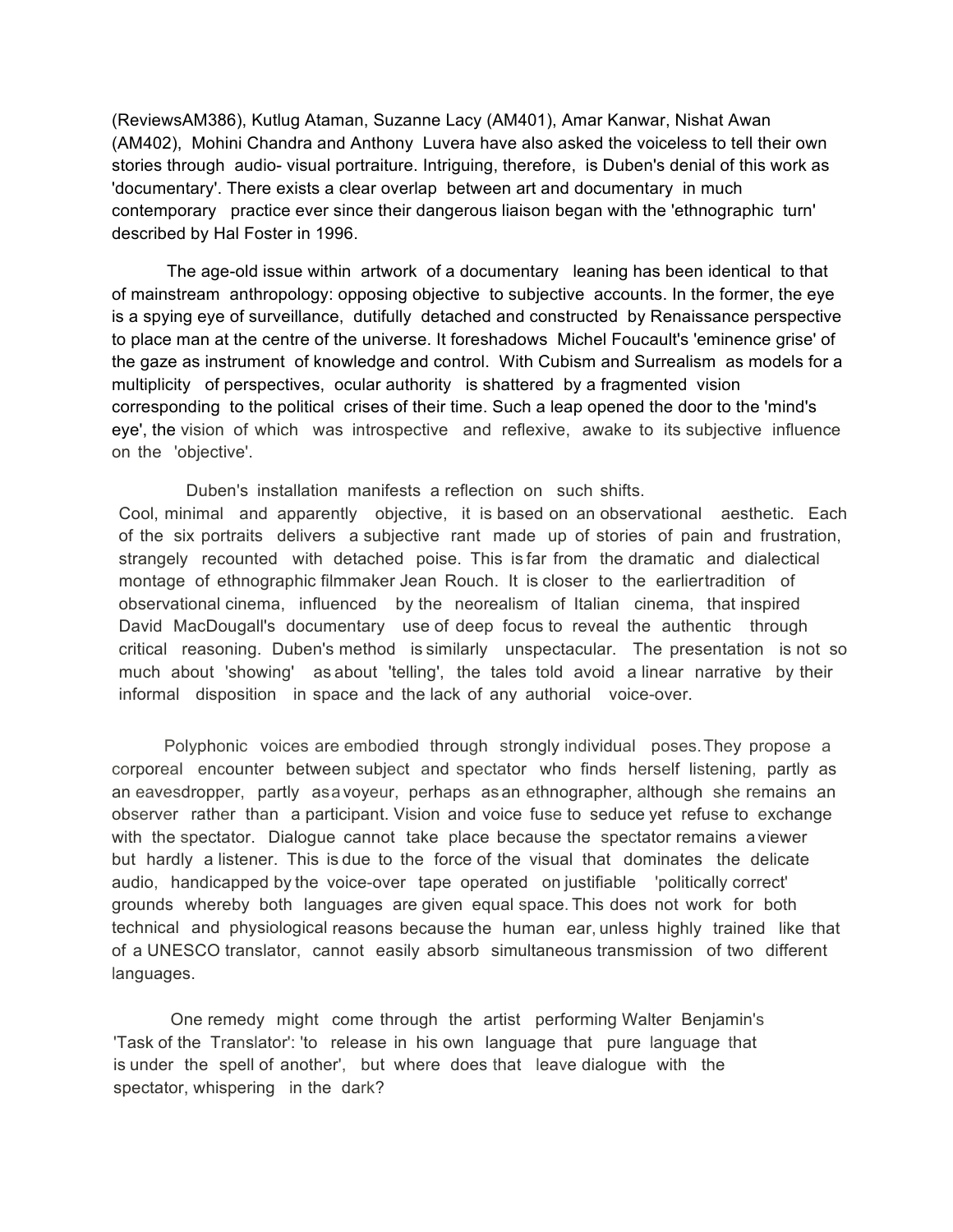#### **http://thisistomorrow.info/**

# this is art

**Contemporary Art Magazine**

Fabrica, Duke St, Brighton BN1 1AG

**\_\_\_\_**

#### **Ipek Duben: THEY / ONLAR**



**\_\_\_\_\_\_\_\_\_\_\_\_\_\_\_\_\_\_\_\_\_\_\_\_\_\_\_\_\_\_\_\_\_\_\_\_\_\_\_\_\_\_\_\_\_\_\_\_\_\_\_\_\_\_\_\_**

**Title : Onlar exhibition Ipek Duben: THEY / ONLAR, installation view at Fabrica, 2017 Credit : Tom Thistlethwaite**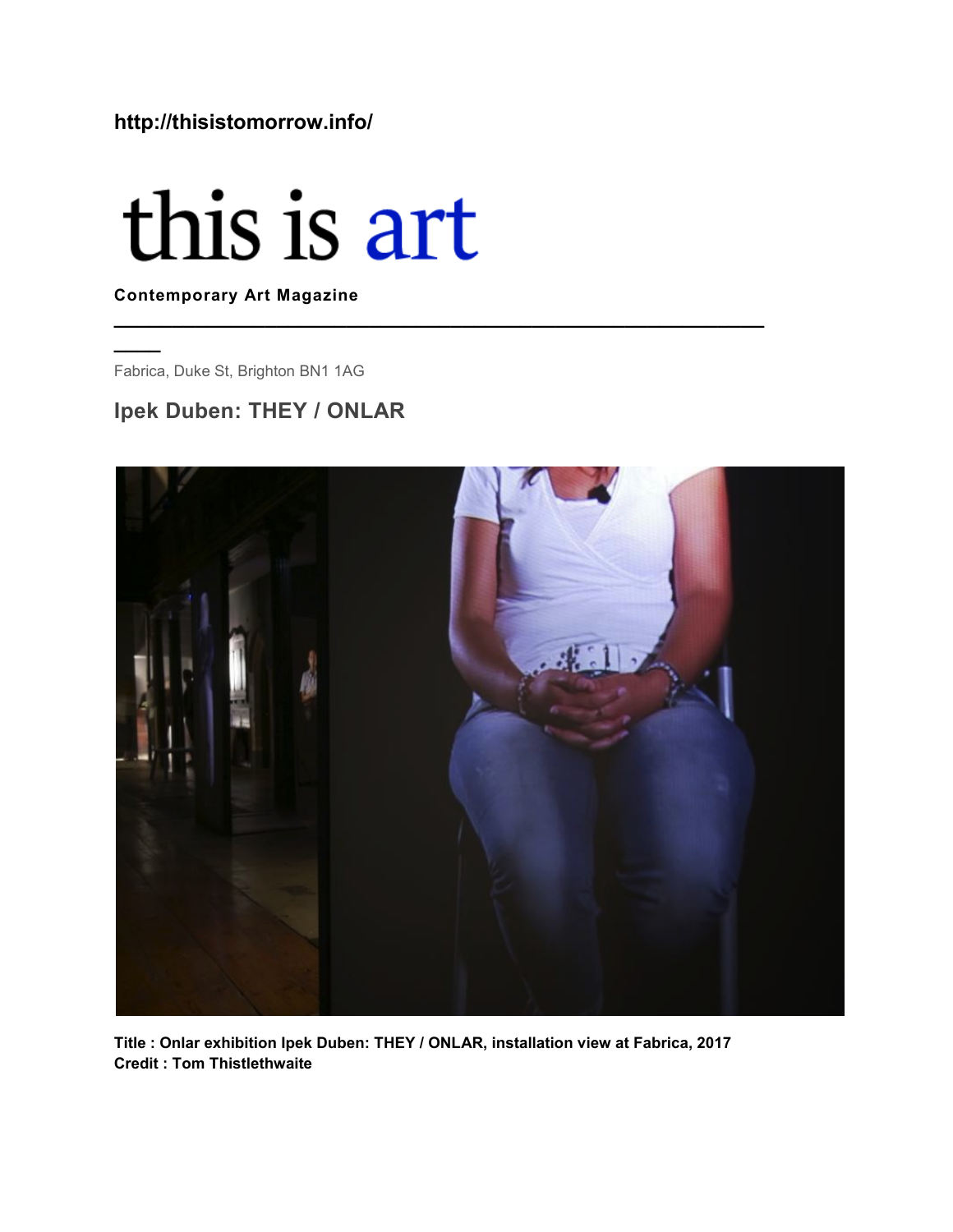#### **Fabrica, Brighton 8 April - 29 May 2017**

**Review by Ashley Janke**

**'Onlar,' in English, means 'they' but artist Ipek Duben says the word translates more accurately to 'everyone who is not like us.' In her previous work, the artist has examined the gaze of the west on Turkish culture, where 'Turks' are seen as a Westerner's 'other.' In her multi-screen video installation 'They/Onlar' (2015) Duben expands on this topic by looking at notions of otherness within Turkey.**

When stepping into the exhibition space, the darkness of the room obliterates the viewers' features. In the vacuum of light, audience members become shifting shadows grazing on the luminescence of projected figures with sympathetic faces. These figures are Turkey's 'others': Kurds, Alevis, Armenians, Jews, Rum and Romanis as well as LGBT and covered women. Twenty-four of these people appear between six individual, life-sized panels and a tryptic in the back of the converted chapel, expressing their perspective and life experiences. Turkey is a melting pot of people and, here, they all appear to be speaking together.

Audio cones are hung above benches in front of each screen, creating a funnel of sound. The murmurs of 'others' fill the room, though no one voice can be heard above the rest. The story of the 'onlar' is only heard if the viewer chooses to stand before each screen and listen.

On one of the first screens to the left, a woman sits casually against a black background, her shoulders relaxed and her hands animated. She speaks frankly about personal matters as though she is talking with a close friend, and that friend becomes whoever sits in front of her. Her story is filled with pain, vengeance and courage as she describes her arranged marriage, the jealously of her older husband, the domestic violence that ensued after they wed, and their eventual divorce. "Never trust a woman, she lies," was the advice given to her husband, she said, and that is why he beat her: to make sure she obeys. The woman dreams for her children to develop relationships that involve conversations and compassion. Her story is one of many personal accounts which require the audience to empathise as well as observe.

Across from the betrothed woman, another figure leans against a wall and details an account of her double life. Dressed in cool-grey pants, a dark blue top and a pale headscarf, the woman describes the ridicule she receives from both non-covered women and the practicing Muslim men in her life. "On one side, I was jeered at for being an Islamic feminist, and on the other told to take a look at the headscarf I was wearing and get rid of it, to free myself from its patriarchy," the woman confesses. She tells of her struggle finding a place to be accepted for her gender as well as her religious beliefs.

Duben does not impose her view on the stories of the speakers. There are no interruptions, disputes, or sensationalised messages. Instead, the artist creates a space for them not only to speak but to be heard. Her observations of 'othering' within Turkey can be applied to many fissures and subsects in other nations and communities. Although the world Duben presents is bleak, she suggests we find the light in those around us, and listen.

**Published on** 25 May 2017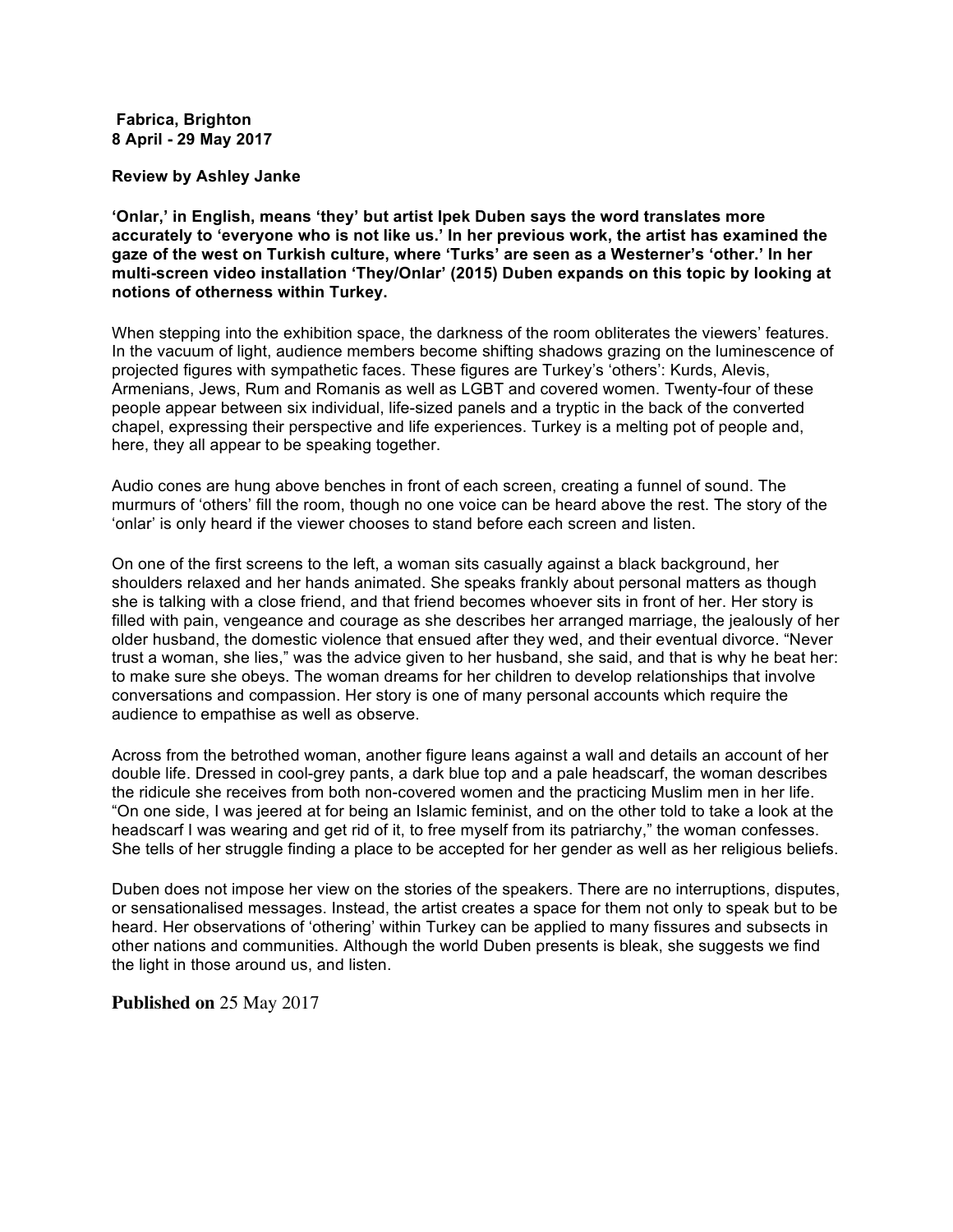## • **Aesthetica**

**Magazine** • Shop • Awards **Directory Advertise** • About

#### Spatial Linguistics



Entering the space, audiences are subjected to multiple voices speaking at once  $-$  in unrecognisable languages  $-$  whilst blanketed by darkness. As the viewer's eyes adjust, they are invited to edge towards a figure who speaks animatedly to no one in particular. Underneath a Perspex hood, one begins to focus on the filtered English translation as the anonymous speaker, framed within a flat screen monitor, recounts their story. Each narrative is different, yet as it becomes apparent when approaching each figure in turn, dishearteningly similar. Acting as a testament to a country rich with identitarian difference, these films are representative of Turkish populations beset by religious and sexual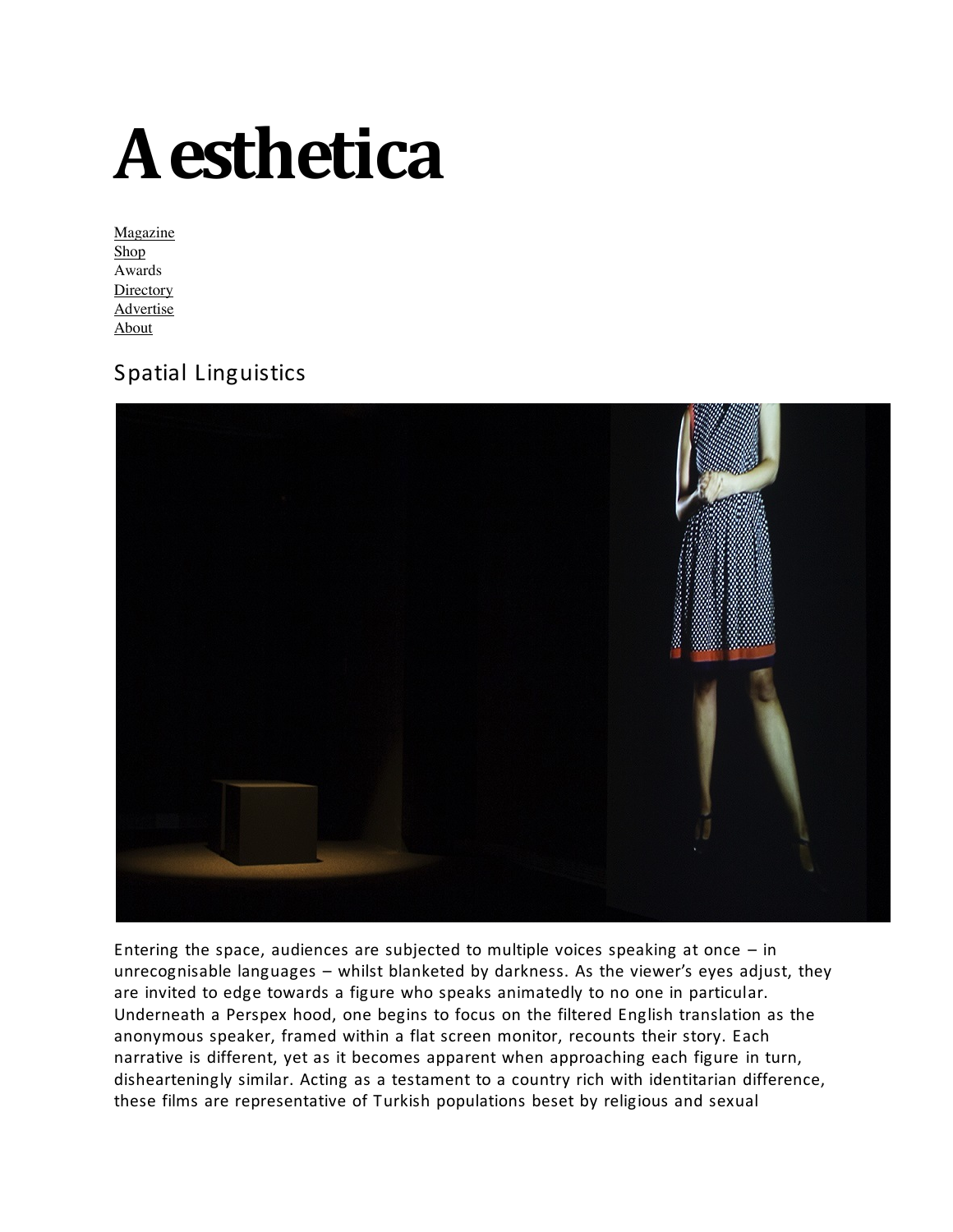discrimination. Though the country has had a secular society since Atatürk abolished the Ottoman Empire and founded the Turkish Republic in 1923, artist Ipek Duben explains that "it is still fiercely traditional", with the government advocating an Islamic "style of life" if not imploring for religious commitment from its citizens.

Acutely aware of the seemingly widening divisions within society, Fabrica Director Liz Whitehead brought the multi-screen film installation to the Brighton-based gallery after seeing it at SALT, Istanbul, struck by its resonance with issues closer to home. Originally, the work was presented in a central area identified with "the civic" – a forum for discussion upheld by Fabrica. Duben explains that she was "thrilled" that the piece was being shown in a deconsecrated church as it retains that context of community engagement, and in extension, deals with the positive and negative outcomes of organised religion. The capacity to represent issues in all their social and political complexity is characteristic of Duben, who refuses to offer simplistic resolution to conflicts, instead demonstrating how they are deeply embedded within both the exhibition space and the audience's perceptions.

For example, Turkey featured prominently in the discourse which led to Brexit, a fact not lost on Duben, who recalls the frenzied tabloid proclamations that 20 million Turks were "heading to Europe" with dry distaste. In this context, the artist's film *What is a Turk* (2004), which functions as something of an introduction to the exhibition at Fabrica, offers context to a history which is pertinent yet often overlooked. Exploring how European Orientalism positioned "the Turk" as its Other over an extended historical period, it was this film which encouraged and inspired the creation of the multi-screen video installation *THEY/ONLAR*, as it prompted Duben to think about who "the Other" within Turkish society might be.

This particular piece of work succeeds in both giving space to a specific sense of character discrimination with respect to gender, sexuality and ethnicity whilst illuminating both shared origins and differences. This may be a result of a lengthy gestation – ten years in the making – and because it reflects a greater depth of time through the many layers of recounted lives, all subjected to discrimination. The title *THEY/ONLAR*("Onlar" translating to "they" in Turkish) offers a hint towards the conceptual message. Our understanding of identity, it shows, is shaped by the binary language that is used  $-$  self/other, man/woman  $-$  creating meaning by opposition. Demonstrating a breadth of cultural intersections through the plethora of voices, the installation enables viewers to reflect wholly upon the role of language in creating and sustaining prejudice but also the role it must play in finding common ground.

#### Laura Purseglove

Ipek Duben: *THEY/ONLAR* runs until 29 May at Fabrica Gallery, Brighton. For more information: **www.fabrica.org.uk** For the latest in contemporary arts and culture, follow us on **Instagram**, **Twitter** and **Facebook. Credits: 1. Courtesy Pi Artworks Istanbul / London and Ipek Duben.** Posted on 19 April 2017

### **AMBIT**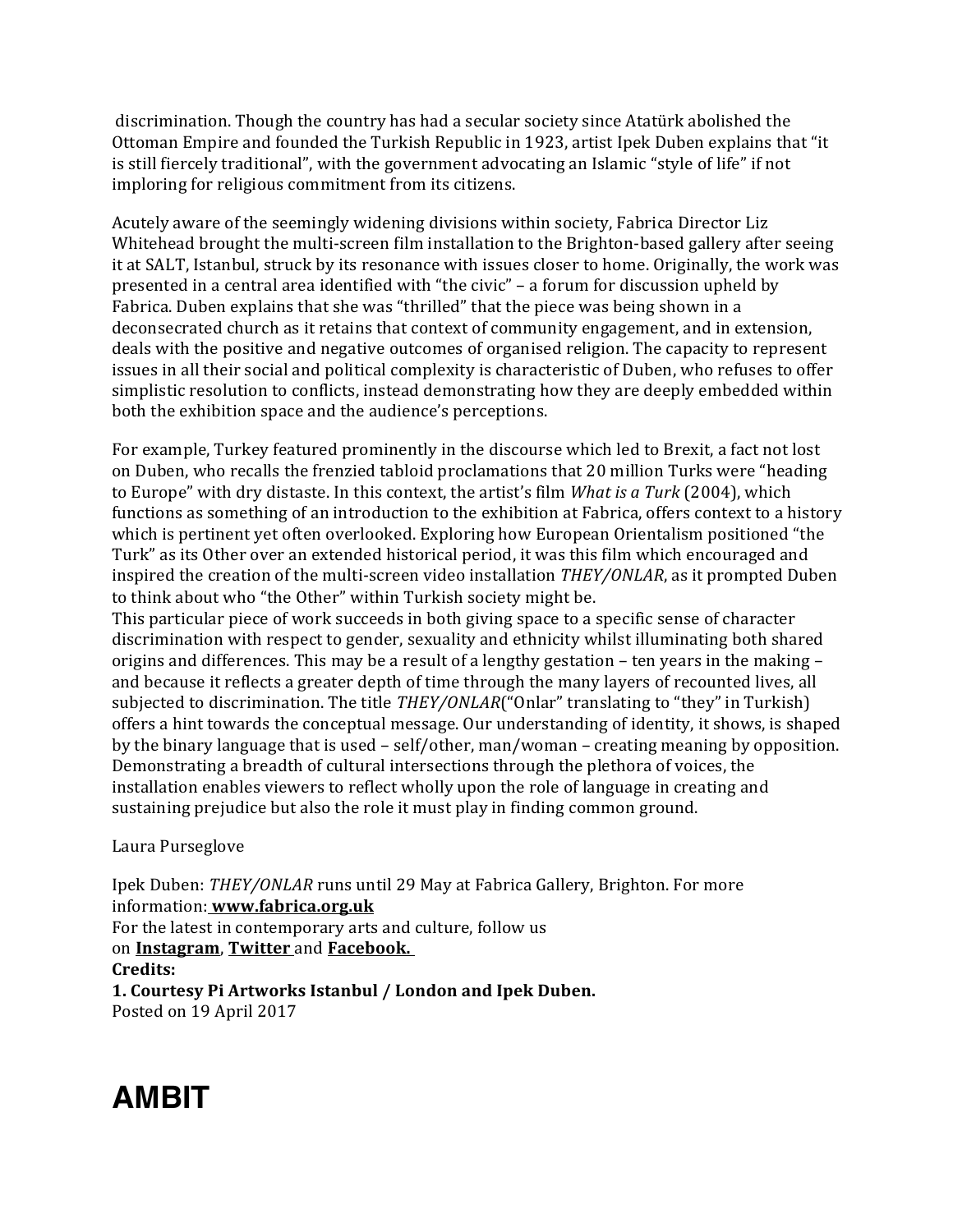## Ipek Duben: 'THEY / ONLAR' at Fabrica Gallery, Brighton

Artist: Ipek Duben: THEY / ONLAR Gallery: Fabrica, 40 Duke Street, Brighton, BN1 1AG Dates: 8 April - 29 May 2017 Website: www.fabrica.org.uk/they Everyday us and everyday others Review by Gulnaz Can

The hardest part of being human, is being human. A whole lot of labour goes into it, including the work of hating and discriminating, particularly when it comes to 'the others.' An exhibition in Brighton consists of oral testimonials about being 'the other', either to a whole society, or to one's own family members. The Turkish artist, Ipek Duben, underlines that this work documents minorities in Turkey in a non-documentary fashion; it is neither journalistic nor sociological evidence.

Fabrica Gallery has invited Duben to show her work *They* (2015), as a part of the Brighton Festival. The theme of the festival is *Everyday Epic*, exploring 'everything about being human'. I was sure that the exhibition would be an interesting experience for me, as I am a half-Kurdish, Muslim woman from Turkey, now living in London. Taking a train to sunny, liberal Brighton to see an exhibition telling the stories of Turkey's 'others', I thought "not necessarily 'others' to me"; but I was wrong.

Ipek Duben has been exploring identities in her works since the 1990s. She has worked around the themes of migration, violence against women in Turkey, as well as Turkish identity from a Western perspective. It is not a coincidence that this exhibition has travelled to Brighton in the middle of an international divorce. The discourse of Brexit, or of a second Scottish independence referendum has been over-saturated with 'us' and 'them', blurring the division between the two and other times rebuilding borders in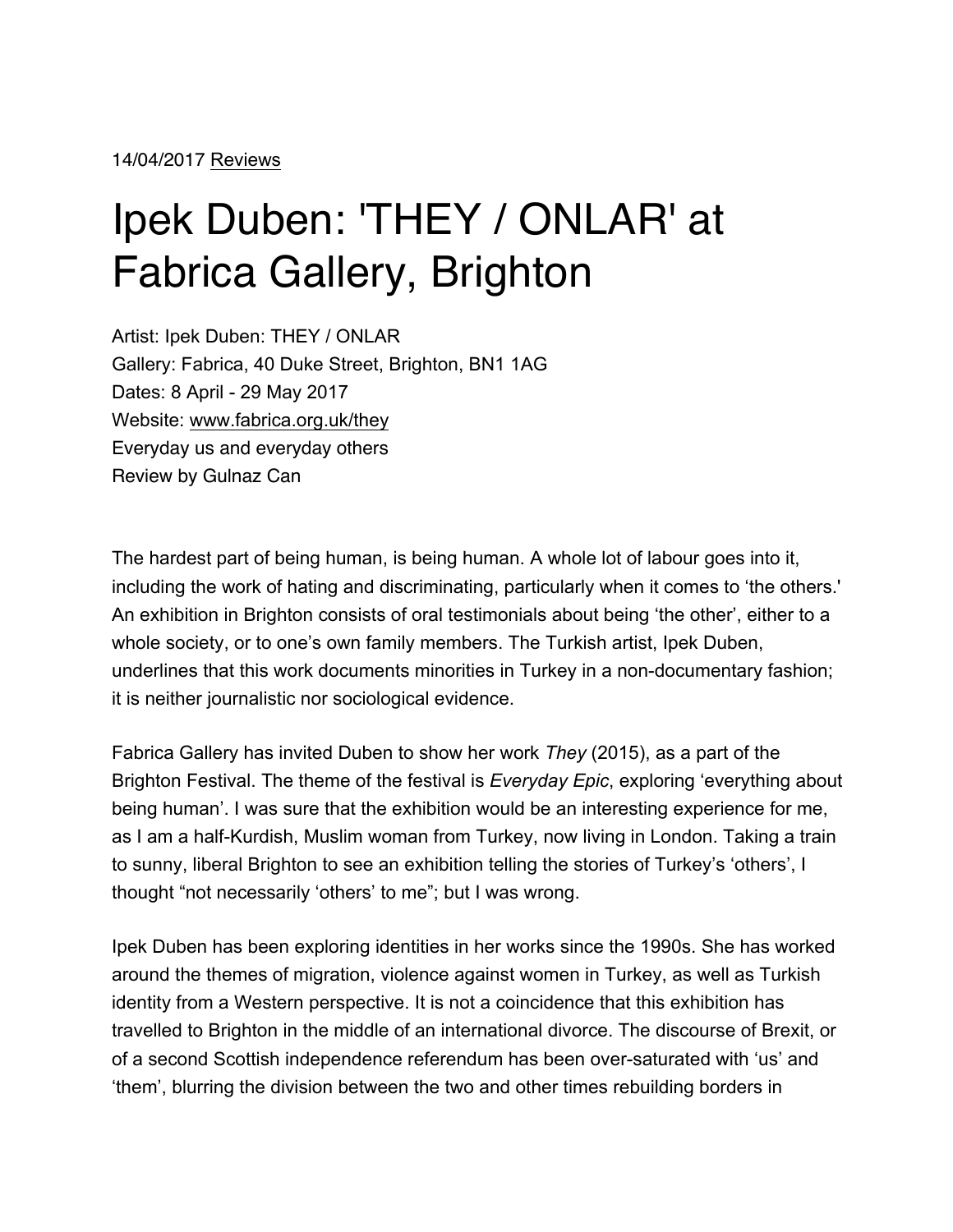different places. Liz Whitehead, the director of Fabrica Gallery says that Turkey has become an object of interest for Britain during Brexit as a land of cultural and business opportunities. Paradoxically, I remember one pro-Brexit campaign flyer claiming the horror that 80 million Turkish people would come to the UK if it remained in the EU.

Entering Duben's installation depicting Turkish social reality feels dream-like, almost surreal. In a pitch black gallery, 6 scattered screens of people slightly bigger than lifesize, either standing or sitting close to eye level, tell their stories at the same time. It feels like a crowd: meaningless chattering voices, the possibility of bumping into someone, a little chaotic... One needs to choose one person to approach and listen to in order to hear the English translation emerging from the original sound. There are no subtitles, you just need to focus. Look at the physical acts of telling: their eyes, lips and hands as they almost whisper. Then comes the story, and the chilled sense of reality in this surreal environment followed by an unavoidable step towards stronger empathy.

We see and hear people who have been historically and systematically discriminated against and marginalised: Kurds, Armenians, Jews, Alevis, LGBT, women...

An Armenian woman tells how she never spoke Turkish until primary school. She was only able to speak Armenian at home. She says that it took time for her to understand what being an Armenian meant in Turkish society, and that she could never become a district attorney or a history teacher. An Alevi man talks about how Alevis were perceived in Turkey; he heard people claiming that Alevis were so strange, they even had tails.

Another woman, who comes out as a lesbian for the first time in the interview, tells how she did not know that her father was a Kurd until she was a teenager. Her father hid this unspeakable fact from everyone until he died. A woman wearing a head scarf says that to secular men in Turkey she does not appeal as a woman, and describes how this makes her feel. All the testimonials are sincere, confrontational and powerful. Ipek Duben stresses that they are not politically correct. None of these stories are unfamiliar to me, but I also realise how easy it is to forget the daily struggles of 'others'. It is uncomfortable to listen to these stories one after the other.

On a panel of 3 screens, people appear in a sequence, one after the other as if in conversation. Duben explains that the subjects have never met each other and probably